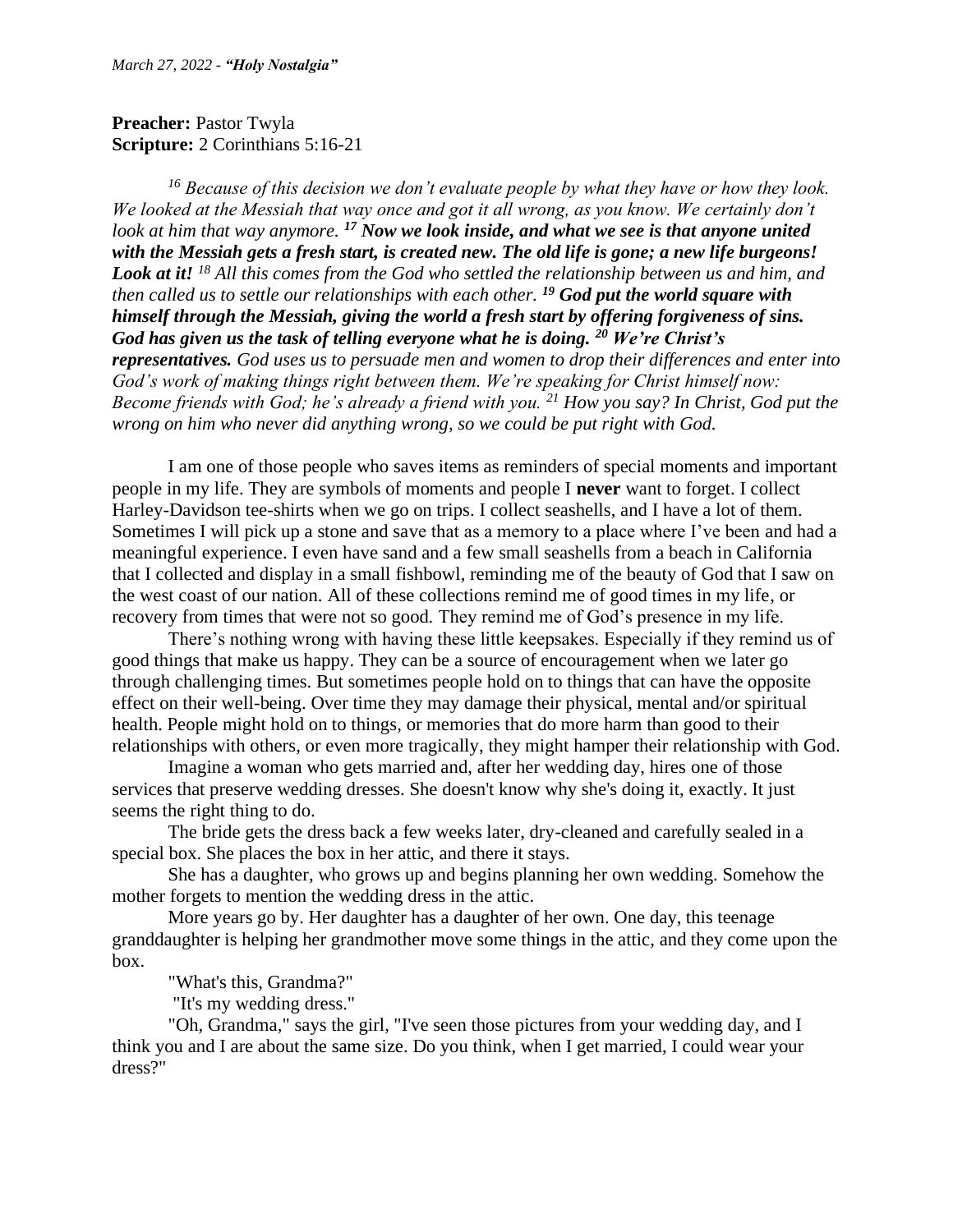"We'll see," says the grandmother. "Oh, look -- here's that old croquet set. I thought we'd lost that!"

More years pass. The granddaughter meets a man and falls in love. At their engagement party, the girl approaches her grandmother and reminds her of their discussion about the dress. This puts the grandmother in a quandary. She feels honored by her granddaughter's request and truly wants her to be happy, but it's not an easy thing to break open the seal on that box.

Returning home, she retrieves it from the attic and has a look at it. Through its clear plastic window, she can glimpse the elegant lace, the faux pearls -- looking as fresh today as they did so many years ago.

It was a fine, expensive dress in its time. What if she lets her granddaughter wear it, and it gets stained or torn? Weddings today are so different. There's the obligatory trip to the beach or the park, for photographs. What if it rains, and the ground is muddy? As for the dancing at the reception -- it's so much wilder than in her time, when waltzes and fox trots were the order of the day. Some clumsy guest steps on the hem, the bride moves in the opposite direction -- why, she can almost hear the sound of 40-year-old fabric tearing!

Once the grandmother breaks the seal on that box and hands the dress over, it will no longer be hers alone. The dress will belong just as much to her granddaughter. Maybe she should just offer to write a check for a new dress.

But then, she pauses. She thinks a little more. What's a wedding dress for, anyway? Is it meant to be sealed up in a box and viewed only through a little plastic window? Or is it meant to be worn, moved in -- and, yes, even torn or stained, if that's what the day brings?

She calls her granddaughter's cell phone. "Yes, my dear. I'd be pleased if you would wear my wedding dress. In fact, I would like nothing better!"

It can be very difficult to let things go sometimes; especially bad memories and the emotions they can stir-up within us, even if we know that letting go would make us feel better. For some of us, those memories remind us of mistakes we made, making it difficult to forgive ourselves. Sometimes, making things worse are the ongoing consequences of our mistakes, continually stirring up regret and shame. Holding on to painful memories when we've been wronged may instill within us fear, lack of trust and anguish. The emotions surrounding the damaging stuff from the past, whether self-inflicted or otherwise, can rob us of our energy and enthusiasm for life. And, as the Apostle Paul tells us, holding on to these things will most certainly paralyze one's faith.

In verse seventeen we read that Paul wrote, "Now we look inside, and what we see is that anyone united with the Messiah gets a fresh start and is created new. The old life is gone; a new life begins." In other words, when we clean house within and allow Jesus to move in, we get an opportunity for a new beginning. As is so often the case in our spiritual walk, it, however, needs to be our choice, we need to want it, and we need to be willing to part with the things that hold us back from finding freedom in Christ.

I've experienced pain in my life. As a child, I was violated by two men. As a pastor I was rejected by congregations who felt a woman should not be a pastor. I've made mistakes. I've experienced losses through death, and because of moving from one congregation or community to another. Many times as I tried to work through the heartache of these thing, people would tell me that I need to just let go of the bad stuff from the past. I hated that!

They would say, "Just give it to Jesus." So, I prayed many, many times for Jesus to take away bad memories and the pain associated with them. I prayed many times for God to help me forgive others who inflicted pain in my life; yet the memories continued to hold power over me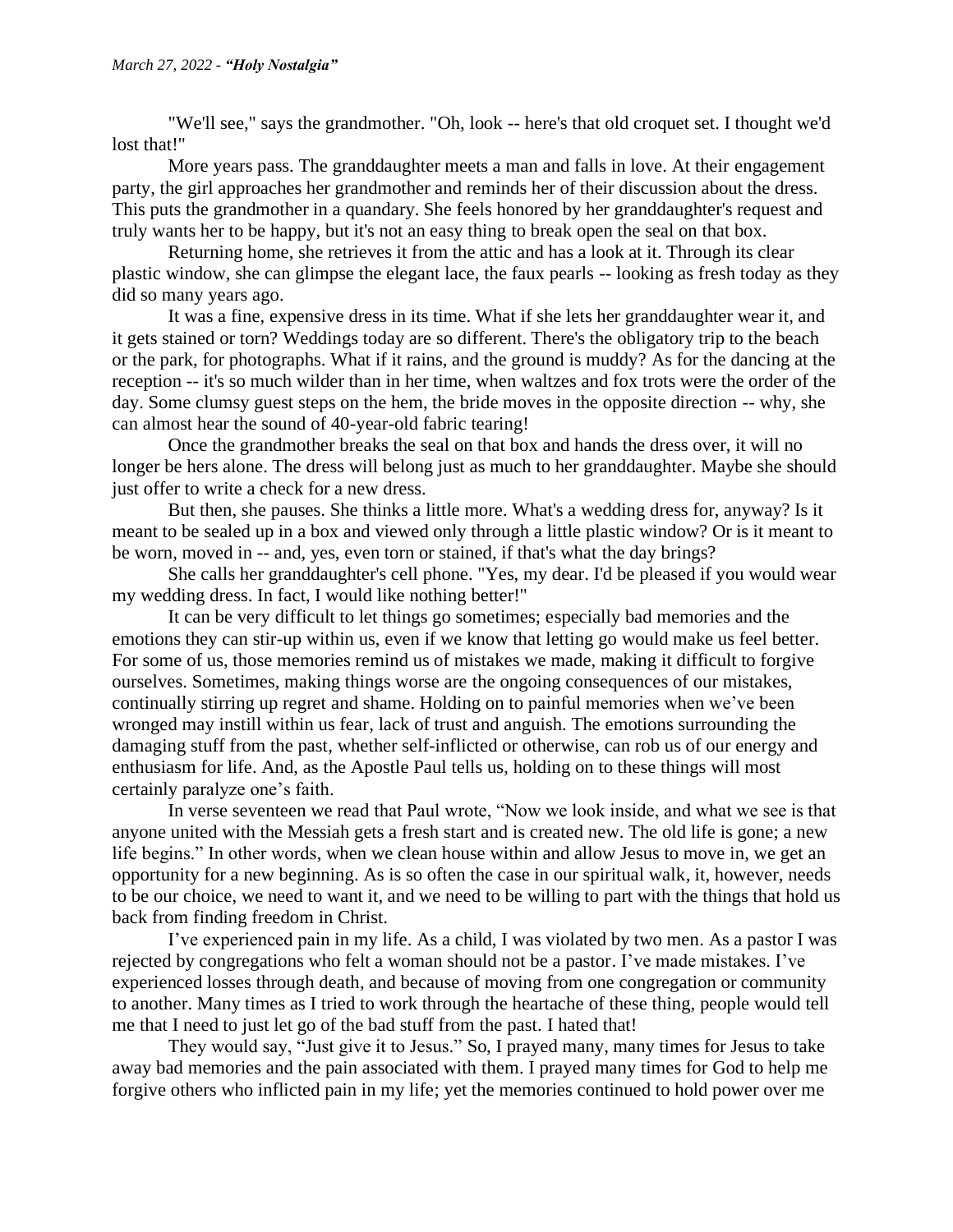and would not go away. I asked for forgiveness for my mistakes, yet I continued to feel shame and regret. I asked for the pain of my losses and brokenness to be taken away, but it remained. After being told repeatedly to, "Just give it to Jesus," and feeling like I failed to do that time and time again, I began to say, "Alright, tell me how to do that."

How do we let go of the things that hold us back from being everything God created us to be? How do we let go of the negative feelings and disappointment we may have about ourselves? How do we get rid of all of this stuff that drags us down, and move on? I often times I thought to myself, someone, please tell me, and don't say, "just give it to Jesus."

I am here to testify, it is possible to experience freedom and healing from the burdens, sins and painful memories that weigh us down. The Apostle Paul testifies to the same truth. But it's not always easy. It does begin with laying all that stuff at the feet of Jesus, maybe not just once, but every time it rears its' ugly head in your heart and emotions. Don't expect that doing this is going to always be a hocus-pocus magical solution to what you feel. Feelings, while a gift from God, can betray us and make it difficult to begin anew, feeling free from our burdens.

It's not always only our own feelings that are the culprits attacking our ability to experience freedom from what was, especially when we have wronged someone. Others remembering and holding on to memories of our wrongs, can wave them in front of us, driving us to that dark place where we feel negativity about ourselves. Paul understood that challenge firsthand.

After Christ's resurrection, Paul sought out the early Christians, dragging them before the authorities against those who started this new faith, where they suffered, and some died. After Paul's encounter with the resurrected Christ, and his conversion, Paul became a missionary for spreading the Gospel. Many believers in Christ were unwilling to trust him. Even if Paul understood their feelings, I can't help but think, it must have been a painful blow to his selfesteem.

Paul not only carried the baggage of his sinfulness of the past, and the inflictions of continued judgement against his new character, but we also read in 2 Corinthians 12:7 that Paul spoke of having a "thorn in the flesh". We're not sure what this "thorn in the flesh" was exactly. He never tells us. Some have suggested it was a physical chronic malady. Others believe it refers to the suffering, through imprisonments, ridicule, physical punishments that he endured throughout his ministry, incidents not resulting from sins he committed. Whatever this thorn may have been, it was an unpleasantry he lived with and had to deal with and overcome emotionally, otherwise, he would not had been free to become the person God created him to be.

Our painful memories and losses, our regrets and shame, our experiences of rejection, are all very real. Various feelings arise as we remember, and those feelings are not to be denied. Yet, as the Apostle Paul did, we benefit by making a conscious decision to deny them the power to hold us prisoner to a past we cannot change, and a future free to experience newness of life. We make the conscious decision, but the steps we take following that, we do not take alone. We have Jesus to help us.

It is certainly an ongoing process because feelings do not magically go away. Sometimes, as they arise again, and we spend time with them, they weaken their hold on us. We don't allow them to sway us from our focus on the choice we made to hold on to Jesus and walk in the newness of life. We, instead, visit with them, pulling out of the box we carefully stored them in, and after acknowledging that they played a role in creating who we are now, we embrace what we learn from them, and put them back on the shelf, and choose to move ahead with God's plan